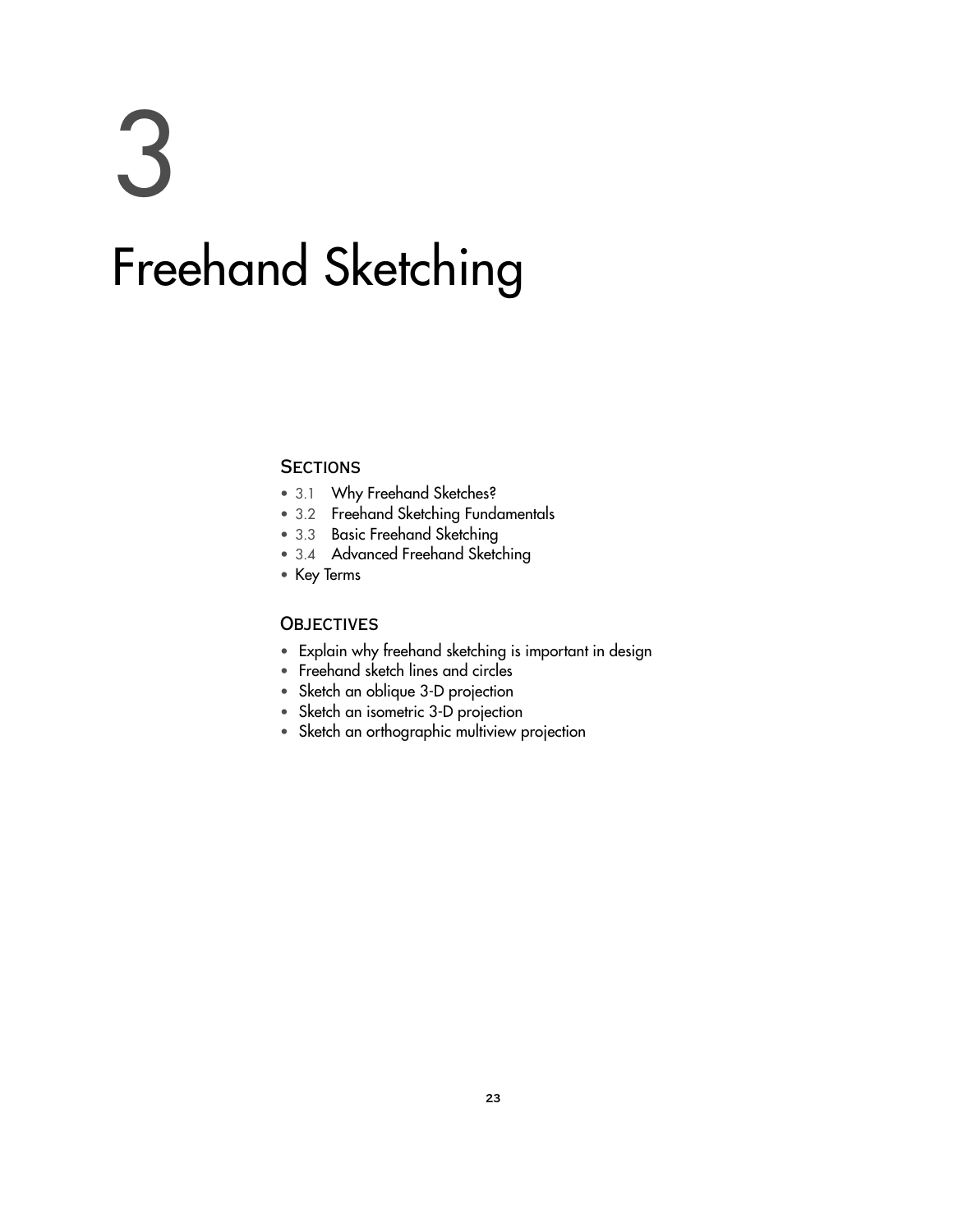#### **OVERVIEW**

In this chapter you will learn useful techniques for freehand sketching to create both two-dimensional orthographic sketches and three-dimensional pictorial sketches. You will learn how to quickly make rough sketches to convey a concept and how to make more refined sketches of objects that are more complex.

# 3.1 WHY FREEHAND SKETCHES?

An integral part of the creative design process is *ideation*, the generation of concepts or ideas to solve a design problem. Often freehand sketching can be used to explore and communicate mental concepts that come about in the mind's eye. The process of sketching can solidify and fill out rough concepts. Furthermore, sketching captures the ideas in a permanent form that can be used to communicate the concept to others. In this way, sketches often act as stepping stones to refine and detail the original concept or generate new ideas. Many great design ideas are first sketched on the back of an envelope or in a lab notebook, such as the freehand sketch of one of helicopter inventor Igor Sikorsky's designs, (Figure 3.1).

While computers are the workhorses for engineering graphics, initially generating ideas on a computer screen is very rare. A more common scenario is sketching an idea on paper and subsequently refining the concept on paper using more rough sketches. This often occurs simply because all that is needed for a freehand sketch is a pencil and a paper. Freehand sketching *quickly* translates the image of the concept in the mind's eye to paper. Engineers often communicate via rough freehand sketches to refine and improve the design. Sketches are much more useful than detailed CAD drawings early in the design process, because they are informal, quickly and easily changed, and less restrictive. It is only after clarifying the design concept by iterating through several freehand sketches that it is possible to draw the object using computer graphics. In fact, often an engineer will sit down to create a CAD drawing of an object using a freehand sketch as a guide.

This chapter focuses on the rudimentary elements of freehand technical sketching, because in many ways freehand sketching is the first step in CAD.

# 3.2 FREEHAND SKETCHING FUNDAMENTALS

Freehand sketching requires few tools: just a pencil and paper. It may be tempting to use straight-edged triangles or rulers for drawing straight lines and a compass to draw circles. But these instruments often slow down the process and distract from the purpose of sketching, which is to create a quick, rough graphical representation of the image in the mind's eye. Generally sketching has three steps, although the steps are usually subconscious. First, the sketch is planned by visualizing it in the mind including the size of the sketch on the paper, the orientation of the object, and the amount of detail to be included in the sketch. Second, the sketch is outlined using very light lines to establish the orientation, proportion, and major features of the sketch. Finally, sharpening and darkening object lines and adding details develops the sketch.

All sketches are made up of a series of arcs and lines, so the ability to draw circles and straight lines is necessary. A straight line is sketched in the following way. First, sketch the endpoints of the line as dots or small crosses. Then place your pencil on the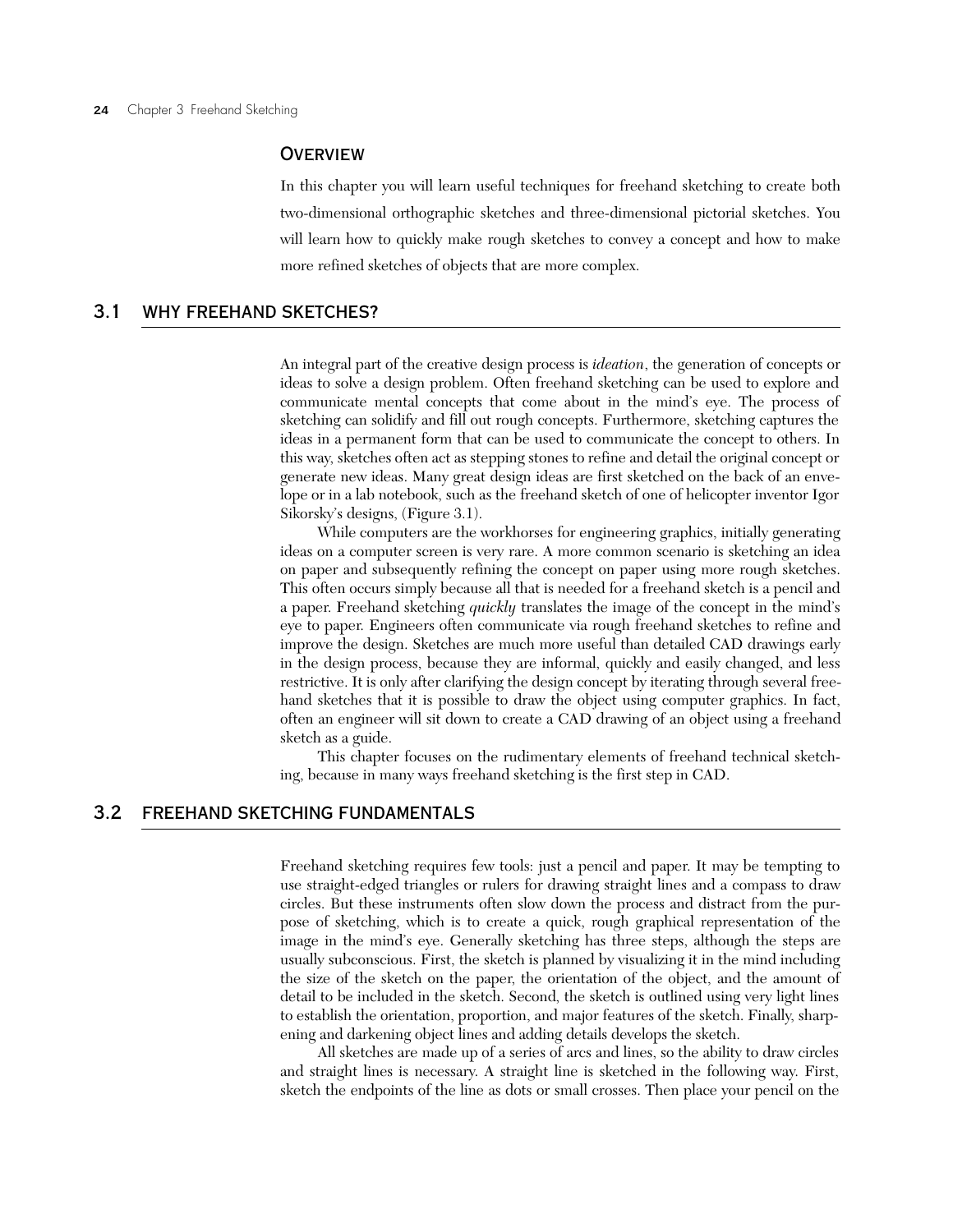

**Figure 3.1** Helicopter inventor Igor Sikorsky's sketch of an early helicopter prototype demonstrates the visual impact of freehand sketching. (Used with permission of the Sikorsky Aircraft Corporation, Stratford, CT. ["Straight Up," by Curt Wohleber, *American Heritage of Invention and Technology,* Winter, 1993, pp. 26-39.])

starting endpoint. Keeping your eyes on the terminal point, use a smooth continuous stroke to draw the line between the points as shown in Figure 3.2. Nearly horizontal or vertical lines are frequently easier to draw than inclined lines, so it may be helpful to shift the paper to draw the line horizontally or vertically. For long lines, it may be helpful to mark two or three points along the line and use the procedure between consecutive points or to make two or three shorter passes lightly with the pencil before a final darker line.



#### **Figure 3.2**

A circle can be sketched using the following steps, illustrated in Figure 3.3. First, draw light horizontal and vertical lines crossing at the center of the circle. Second, lightly mark the radius of the circle on each line. Finally, connect the radius marks with a curved line to form a circle. Another technique is to lightly draw a square box the same size as the circle diameter as shown in Figure 3.3. Then lightly draw diagonals of the box and centerlines between midpoints of the sides of the box. The diagonals and centerlines should intersect at the center of the circle. Mark the radius on these lines, and sketch the circle within the box. It is sometimes helpful to mark the radius on the edge of a scrap paper and mark the radius at as many points as desired in addition to the marks on the centerlines and diagonals. Arcs are sketched in much the same way as circles, except that only a portion of the circle is sketched. It is generally easier to sketch an arc with your hand and pencil on the concave side of the arc.

## 3.3 BASIC FREEHAND SKETCHING

Many times, particularly during the conceptual stage of design, it is necessary to immediately communicate a graphical image to others. It has been said that some of the best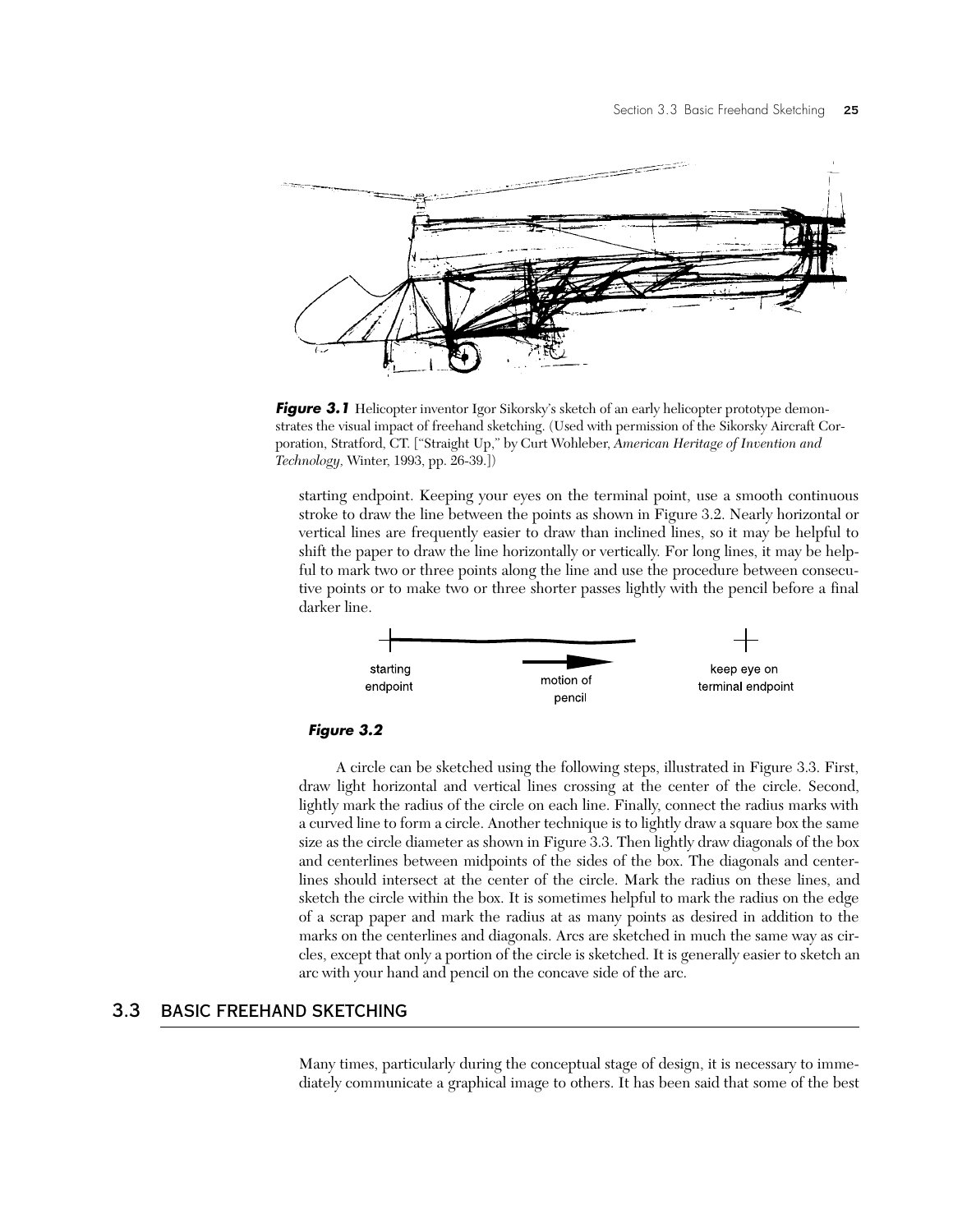

#### **Figure 3.3**

design engineers are the ones who can sketch an idea clearly in a minute or so. The goal of the sketch in this case is not to show the details of the part, but to provide another person with a clear concept of the idea. For example, a design engineer may need to show a sketch to a manufacturing engineer to get input on the manufacturability of a part. If the concept is at an early phase, CAD drawings would not have been created yet. So the design engineer needs to use a freehand sketch of the part.

The sketch of Sikorsky's helicopter in Figure 3.1 exemplifies the power of freehand sketching. A brief glance at this sketch provides immediate insight to the concept that is being shown. One does not need to study the sketch to know what is being sketched, even if the viewer has never seen the concept before. These quick ideation sketches are not difficult to draw and require no artistic talent, just some practice.

Two types of pictorial sketches are used frequently in freehand sketching: oblique and isometric. The *oblique projection* places the principal face of the object parallel to the plane of the paper. The *isometric projection* tilts the part so that no surface of the part is in the plane of the paper. The advantage of the oblique projection is that details in the front face of the object retain their true shape. This often makes oblique freehand sketching easier than isometric sketching, where no plane is parallel to the paper. The disadvantage of the oblique projection is that it does not appear as "photorealistic" as an isometric projection. In other words, an isometric projection is similar to what a photograph of the object would look like.

#### 3.3.1 Oblique Sketching

Often freehand sketching begins with light thin lines called *construction lines* that define enclosing boxes for the shape that is being sketched. Construction lines are used in several ways. First, the construction lines become the path for the final straight lines of the sketch. Second, the intersection of construction lines specify the length of the final lines. Third, points marked by the intersection of construction lines guide the sketching of circles and arcs. And finally, construction lines guide the proportions of the sketch. This last item is of crucial importance if the sketch is to clearly represent the object. For example, if an object is twice as wide as it is high, the proportions in the sketch must reflect this. Proper proportions of the boxes defined by the construction lines will result in proper proportions of the sketch.

An oblique freehand sketch is easy, since it begins with a two-dimensional representation of the face of the object. Figure 3.4 shows the steps in quickly sketching a part with a circular hole.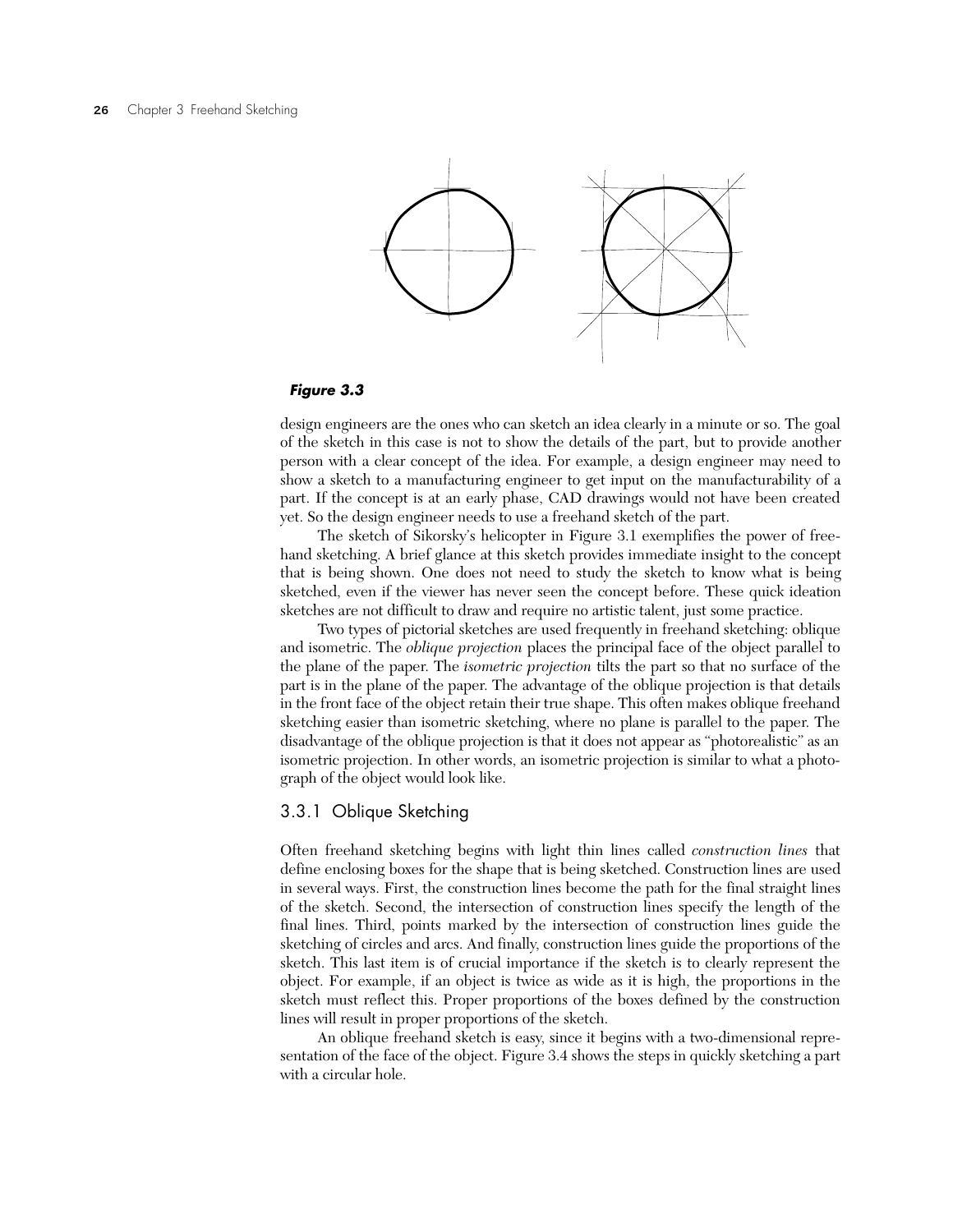

**Figure 3.4** 

*Step 1:* Horizontal and vertical construction lines are lightly drawn to outline the basic shape of the main face of the part. This is known as *blocking-in* the sketch. If you are using a pencil or felt-tip marker, press lightly when drawing the construction lines to produce a thin or light line. If you are using a ball-point pen, draw a single, light line.

*Step 2:* Sketch in the face of the part using the construction lines as a guide. How you sketch the outline of the part depends on the type of pen or pencil that you are using. The idea is to thicken the lines of the part compared to the construction lines. If you are using a pencil or a felt-tip marker, pressing hard for the outline of the part will result in heavy or dark lines. If you are using a ball-point pen, the line width does not depend much on how hard you press. In this case, the outline of the part is sketched with a back and forth motion of the pen to thicken the lines of the part compared to the construction lines as shown in Figure 3.4. The straight lines are usually sketched first, followed by the arcs. The circle for the hole in the part is added last to complete the face of the part.

*Step 3:* Sketch *receding construction lines* (lines into the plane of the paper labeled *a*) at a convenient angle. All of the receding lines must be parallel to each other and are usually at an angle of 30° to 45°. The receding lines end at the appropriate depth for the object. Then vertical and horizontal lines at the back plane of the part are added (lines labeled *b*). This blocks in the three-dimensional box enclosing the object.

*Step 4:* Sketch in and darken the lines outlining the part. Again it is usually easiest to sketch in the straight lines first, then the arcs, and finally any details. Because the construction lines are light compared to the outline of the part, they are not erased.

The final sketch, while rough and lacking detail, clearly shows the design intent for the part.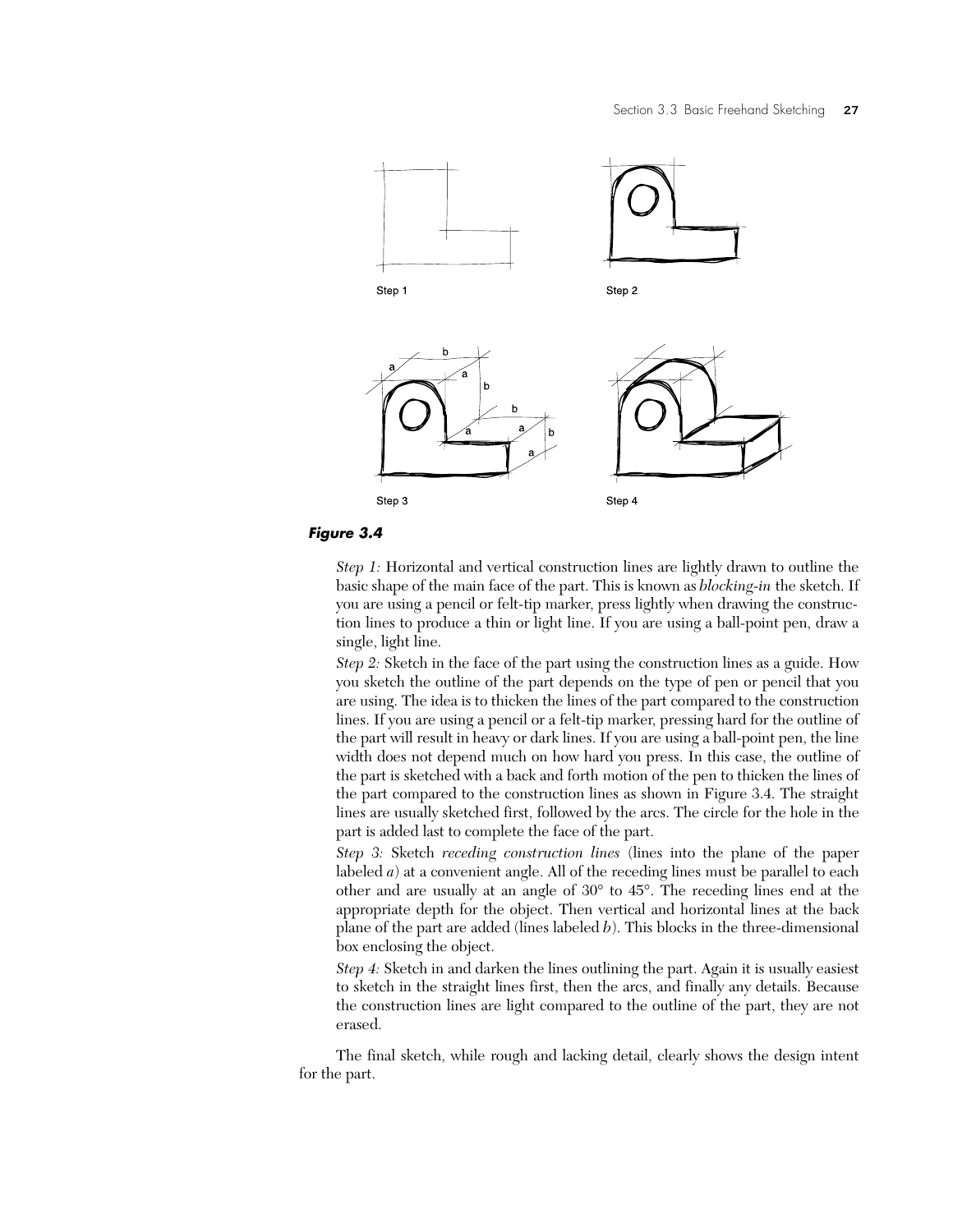#### 3.3.2 Isometric Sketching

Isometric freehand sketches are somewhat more difficult to master than oblique sketches because no face is in the plane of the paper in an isometric view. The steps to construct a simple freehand isometric sketch are shown in Figure 3.5.





*Step 1:* Sketch a light horizontal line (*a*). From this line draw two intersecting lines at an angle of approximately 30° to the horizontal (*b* and *c*). Then draw a vertical line (*d*) through the intersection of the previous three lines. The three lines labeled *b*, *c*, and *d* form the isometric axes of the sketch. Next sketch the box to block in the front face of the part (*e*). These lines should be parallel to axes *b* and *d*. Similarly, sketch the lines to block in the right face (*f*) making sure that the lines are parallel to axes *c* and *d*. Finish this step by sketching lines parallel to the axes to complete the box that encloses the part (*g*).

*Step 2:* The outline for the front face is added by sketching in lines and curves (*h*). Then outline the front face using heavy lines. In this case, a single heavy line such as might be produced from pressing hard on a pencil or felt-tip marker is used. Next, lines are sketched to indicate the depth of the features of the front view (*i*). These lines should be parallel to axis *c*. They can be darkened after they are drawn lightly.

*Step 3:* Finally, a line is added to complete the back corner of the part (*k*). Lines and arcs are added to complete the back face of the part (*m*). Then the hole detail is added. Circular holes appear as ellipses in isometric views, as discussed in the next section.

The choice of whether to use an oblique projection or an isometric projection is often arbitrary. Because the oblique projection is easier to sketch, it is sometimes preferred. On the other hand, an isometric projection provides a more photorealistic image of the object.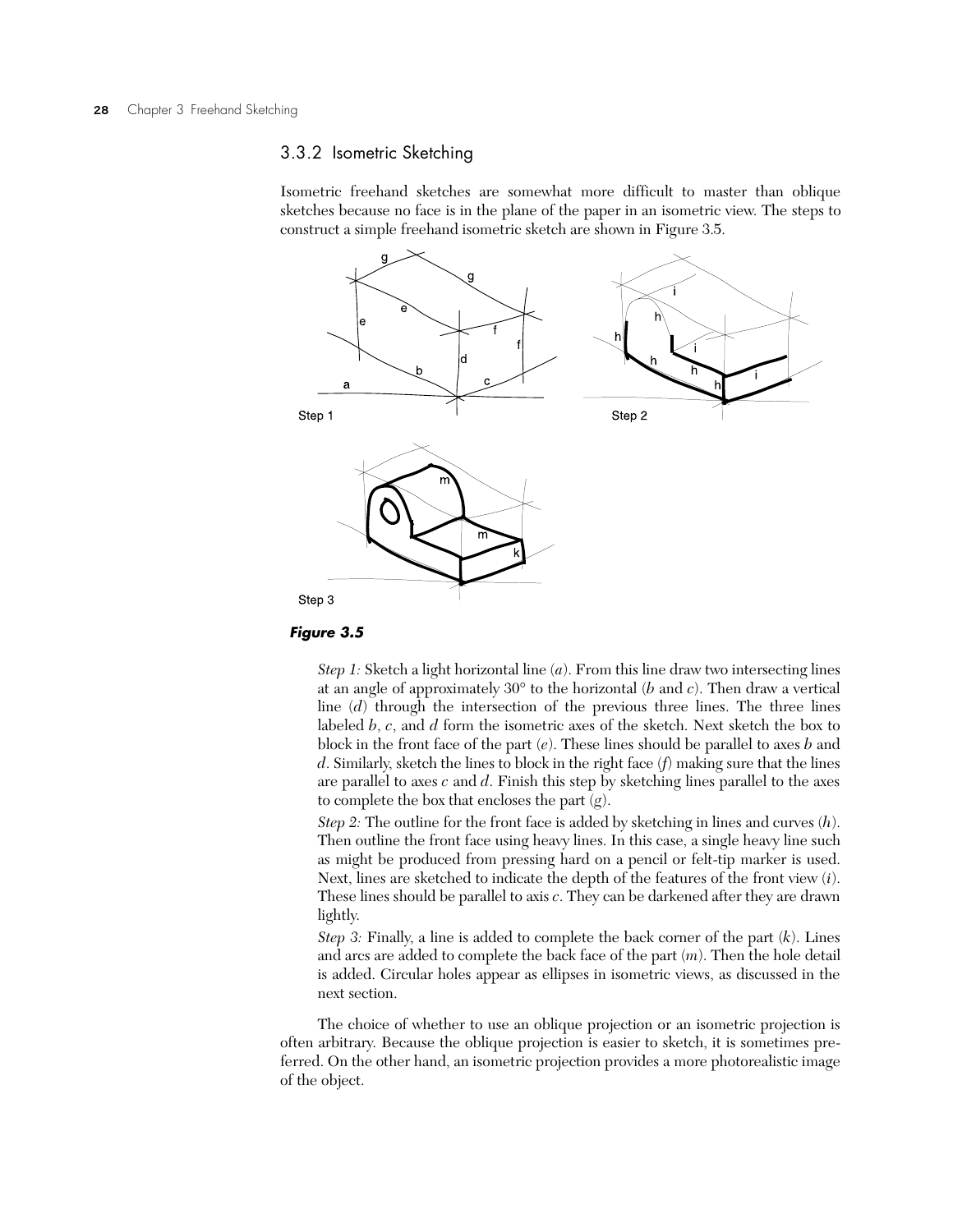The sketching methods described in the previous section were focused on sketches in which the face of the object is in a single plane. Freehand sketching is somewhat more difficult when the face of the object is not in a single plane. The difficulty here is accurately depicting the depth of the object. Oblique and isometric projections are still useful, though somewhat more complicated than those in the previous section. In addition, orthographic projections are also valuable.

#### 3.4.1 Freehand Oblique Sketching

An example of the steps leading to an oblique freehand sketch of a complicated object are shown in Figure 3.6. Because the face of the base of the object and the face of the upper portion of the object are in different planes, it is necessary to begin with a box that encloses the entire object before sketching either face. Some of the construction lines are removed after they are used in this example. This was done here to make the sketch more clear. However, this is not necessary in practice, if the construction lines are drawn as light lines.

*Step 1:* To begin, construction lines to form a box that encloses the object are drawn to block-in the sketch. Notice that the front and back faces of the box are rectangular with horizontal and vertical sides. The receding construction lines are parallel and at an angle of 30° to 45° to horizontal. The easiest way to draw this box is to first draw the front rectangle (*a*). Then draw an identical second rectangle above and to the right of the first rectangle (*b*). Finally connect the corners with receding construction lines (*c*).

*Step 2:* Now the front face of the base of the object can be sketched in the front rectangle. The lines are appropriately darkened.

*Step 3:* Certain features of the front face of the base extend backward along or parallel to the receding construction lines. For example, the lines (*d*) forming the chamfer (angled cut on the right side of the base) can be sketched parallel to receding lines. Likewise the receding line for the upper left corner of the base can be sketched (*e*). Then the base can be finished with a horizontal line on the back face (*f*). Now it is possible to block in the upper rounded portion of the object to create a box (*g*) that encloses the upper protrusion within the larger box that encloses the entire object.

*Step 4:* The front face of the upper portion of the object can be sketched in this box. Then receding lines corresponding to the chamfer and the left edge of the base can be darkened. In addition, the lines forming the back face can be sketched. Note that the line forming the back edge of the chamfer is parallel to the line forming the front edge of the chamfer. Construction lines (*h*) on the front face of the upper portion are drawn to center of the circle for the hole.

*Step 5:* A receding construction line (*i*) extending from the peak of the front face to the plane of the back face is sketched to aid in aligning the curved outline of the back of the upper portion. The back face is identical to the front face except that it is shifted upward and to the right. This results in the left side of the back face being hidden. A darkened receding line (*k*) finishes the left side of the upper portion of the object. Finally, four construction lines (*m*) are sketched to block in the circle for the hole.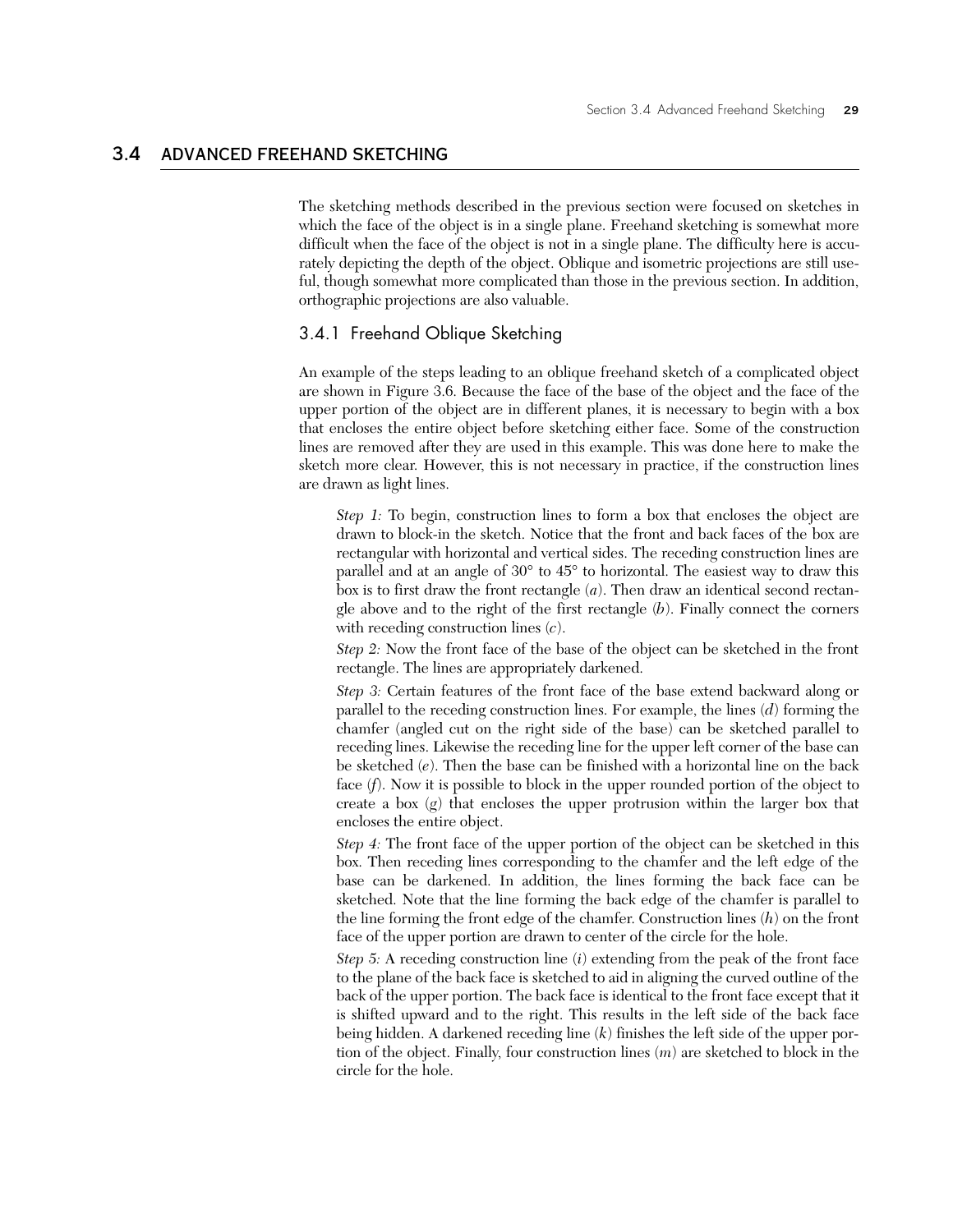



*Step 6:* Now the hole can be sketched in and darkened. The back edge of the hole is also added to complete the sketch. The construction lines may be erased, but usually the construction lines are retained if they are made properly as light lines.

Oblique sketching is often aided by the use of graph paper with a light, square grid. The process is identical to that shown in Figure 3.6, but it is easier to keep the proportions correct by counting the number of boxes in the grid to correspond to the approximate dimensions of the part. Graph paper further improves the sketch by helping keep lines straight as well as more accurately horizontal or vertical.

#### 3.4.2 Isometric Sketching

Isometric freehand sketches of more complex objects start with an isometric box to block in the sketch. Then faces are sketched and additional features are blocked in.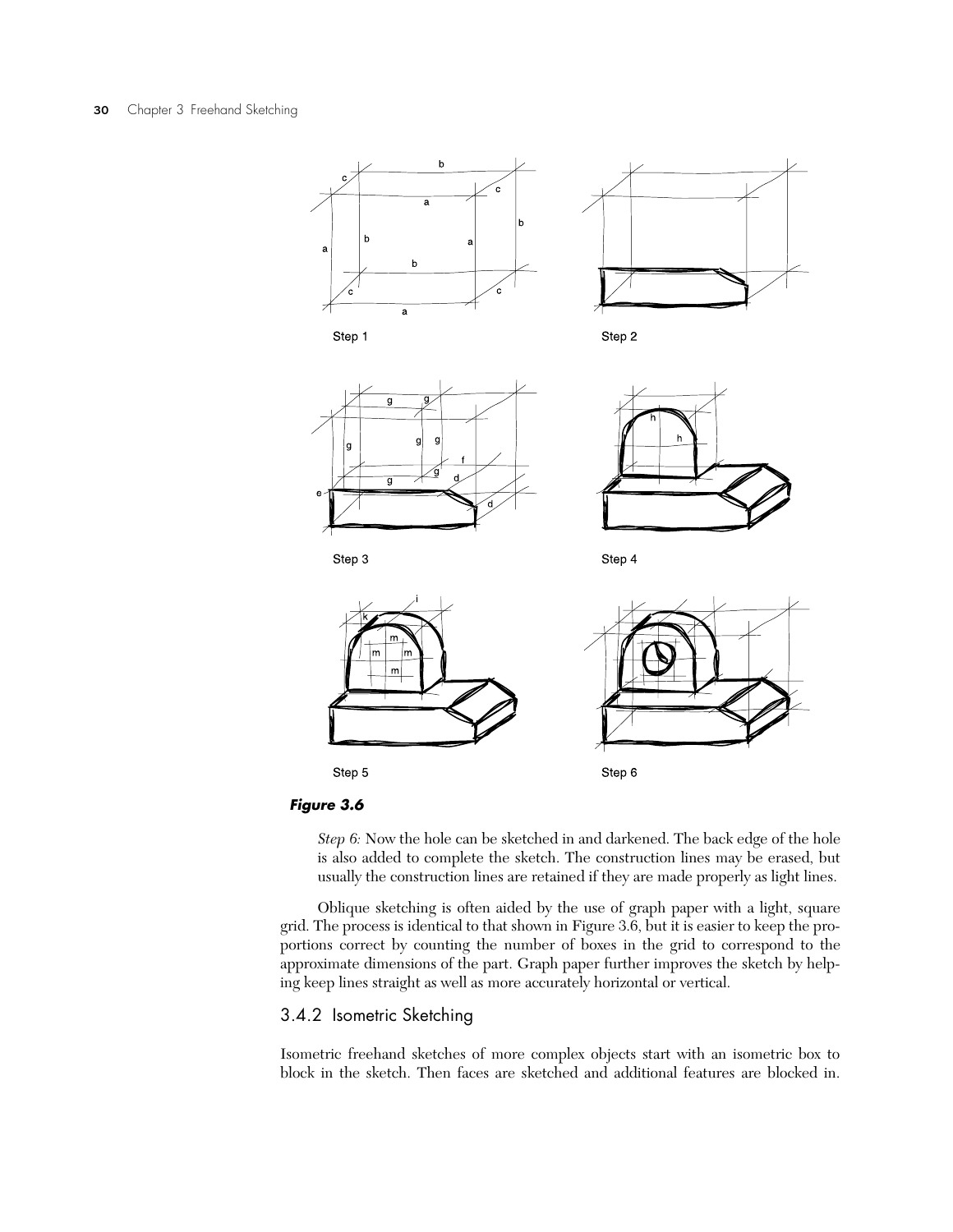Finally details are added. The steps to construct an isometric sketch are shown in Figure 3.7 Some of the construction lines are removed after they are used, to make the sketch more clear in this figure. Normally, removing construction lines is not necessary.

*Step 1:* To begin, sketch a light horizontal line (*a*). From this line draw two intersecting lines at an angle of approximately 30° to the horizontal (*b* and *c*) and a vertical line (*d*) through the intersection of the previous three lines to form the isometric axes of the sketch. Finish blocking in by sketching lines (*e*) to complete the box so that it will completely enclose the object. Unlike the oblique sketch, it is often better not to sketch hidden construction lines when blocking in.

*Step 2:* Block in the front face of the part (*f*) so that the construction line is parallel to the isometric axis. Similarly, sketch the line to block in the right face (*g*).

*Step 3:* Sketch the left face and the right face and darken the lines. This completes the faces that are in the front planes of the box. Now sketch in three lines (*h*) parallel to the isometric axis (*c*). The left line (*h*) is the top edge of the base. The middle line (*h*) finishes the chamfer. The right line (*h*) is used to aid in sketching a construction line for the back edge of the base (*i*), which is sketched next.

*Step 4:* Now the face of the chamfer can be darkened and the angled line at the back edge of the chamfer can be added. This completes the angled face of the chamfer. Next the protrusion above the base can be blocked in with seven lines (*k*).

*Step 5:* The front face of the upper protrusion is sketched first using light lines. Construction lines (*m*) are added to help identify the location of the endpoints of the arc of the front and back faces of the protrusion. The rounded rear face (*n*) is sketched lightly to be identical to the front face, except that part of it is not visible. The line at the top left edge of protrusion (*o*) is added. Then all lines forming the upper portion of the object are darkened In addition, the line forming the top edge of the base on the back side is darkened.

*Step 6:* The details related to the hole are added next. Circles in isometric projections are difficult to draw because they appear as ellipses with their major axes at an angle to horizontal. The center of the hole is where two lines (m) intersect on the front face of the upper portion of the object. The lines (p) forming the parallelogram to enclose the ellipse for the hole are added. Each side of the parallelogram should be parallel to one of the isometric axes. The sides should be equal in length to one another.

*Step 7:* To help in sketching the ellipse, construction lines forming the diagonals of the parallelogram (*r*) are added.

*Step 8:* Now the ellipse that represents the circular hole can be sketched. A few simple points help in sketching ellipses more easily. The major axis and minor axis of the ellipse are perpendicular to one another. The major and minor axes also coincide with the diagonals of the parallelogram enclosing the ellipse (*r*). The ellipse touches the parallelogram at the midpoints of the sides of the parallelogram. Start drawing the hole by sketching short elliptical arcs between the midpoints of the parallelogram on either side of the minor axis. Finish the hole by sketching sharply curved elliptical arcs between the midpoints of the parallelogram on either side of the major axis of the hole. Finally, darken and make heavy the lines outlining the hole and any remaining edges of the part.

Isometric sketching is made substantially easier by the use of isometric grid paper. This paper has a grid of lines at horizontal and 30° to horizontal (corresponding to lines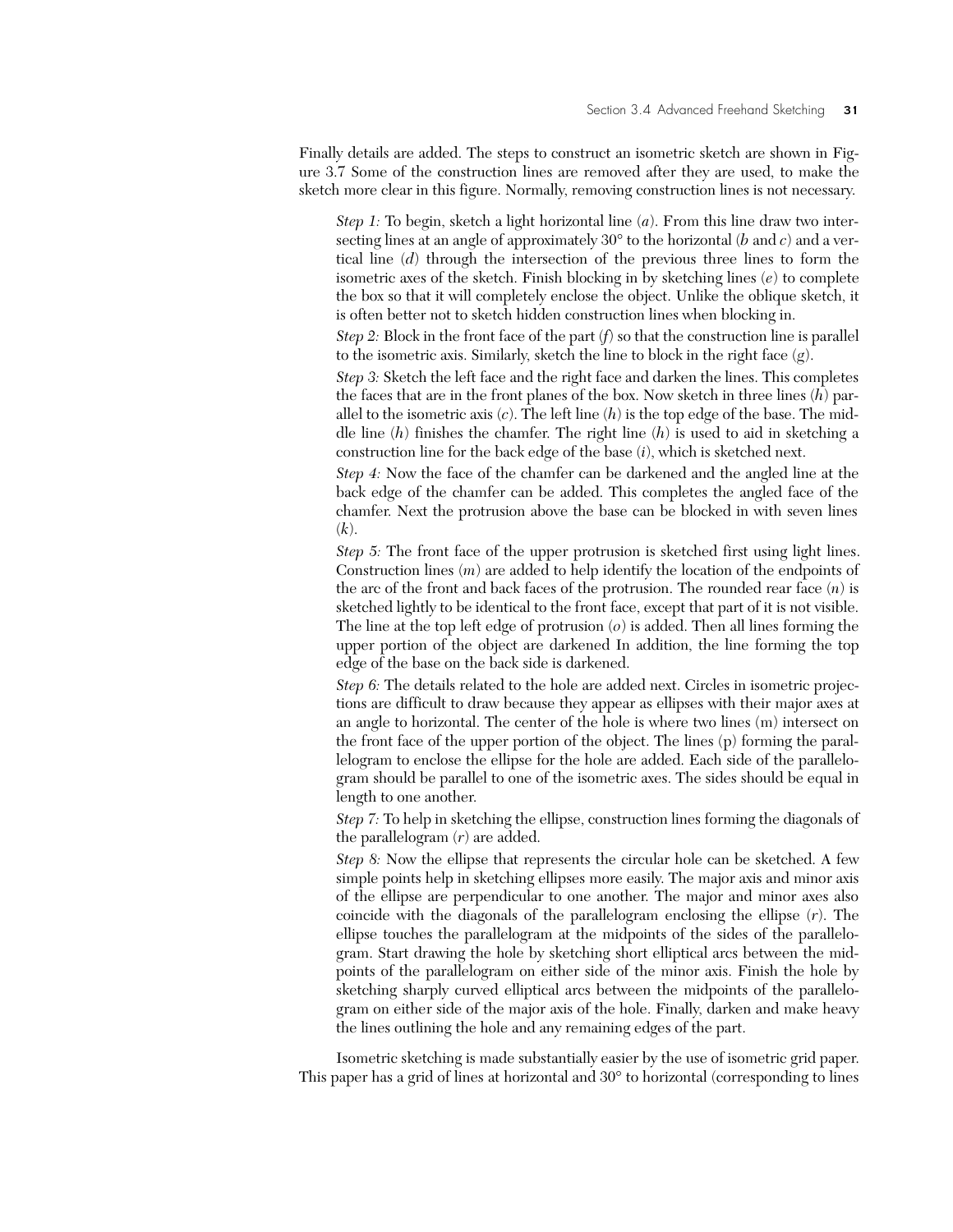

**Figure 3.7** 

b, c, and d in Figure 3.7). The procedure for using isometric grid paper is the same as that described above, but using the isometric grid paper keeps proportions of the part consistent. One simply counts grid boxes to approximate the dimensions of the object. The grid paper also aids in sketching straight lines parallel to the isometric axes.

## 3.4.3 Orthographic Sketching

In some cases it is necessary to sketch orthographic projection views rather than oblique or isometric pictorial views. Because orthographic views are two-dimensional representations, they are not as difficult to sketch as pictorial views. But there are several techniques that make freehand sketching of orthographic views easier and more efficient.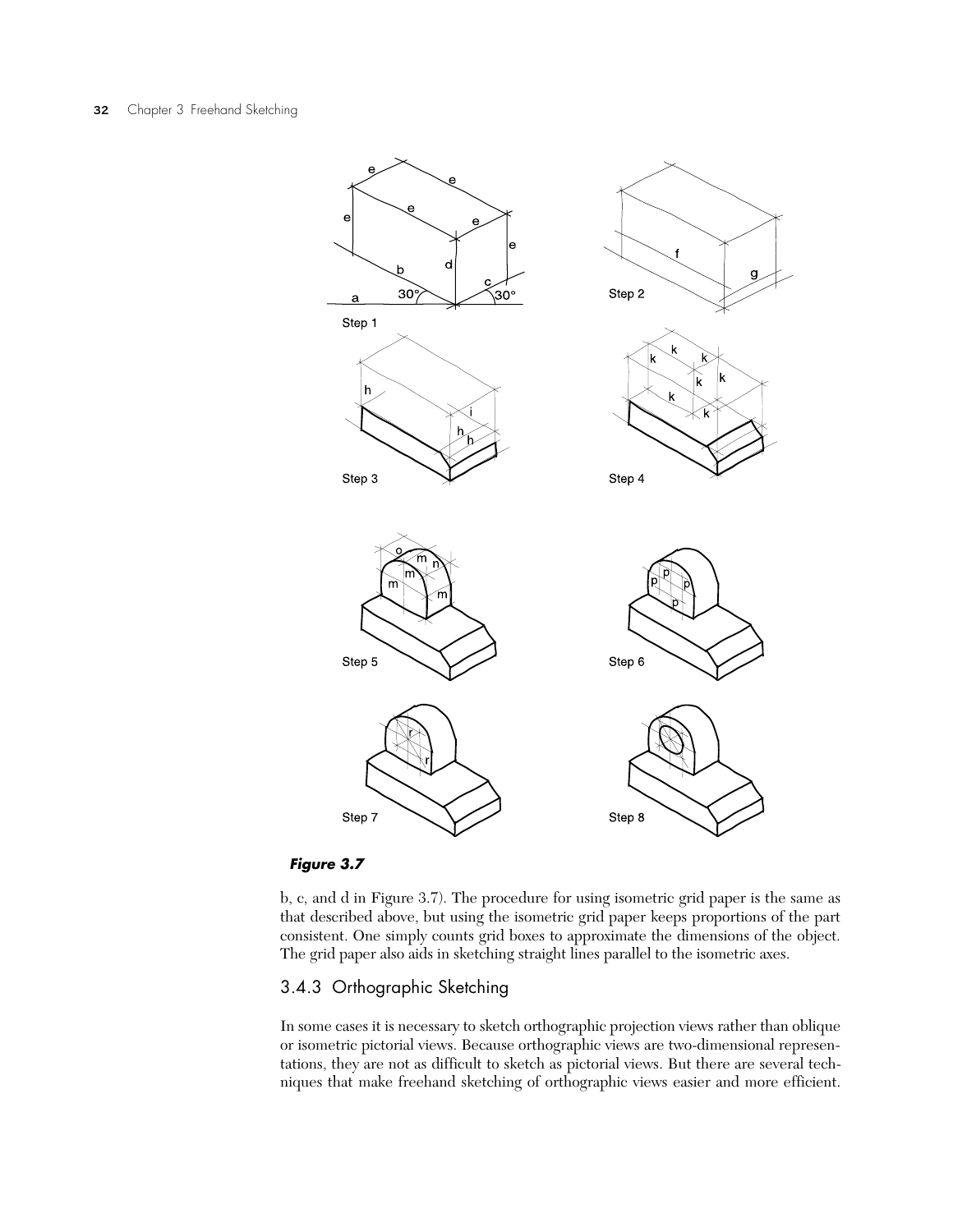

The process for sketching three orthographic views of the object in the previous two figures is shown in Figure 3.8.



*Step 1:* Begin by blocking in the front, top, and side views of the object using the overall width, height, and depth. The construction lines extend between views to properly align the views and maintain the same dimension in different views. For instance, line (*a*) represents the bottom edge and line (*b*) represents the top edge in both the front view and the right-side view. The distance between lines (*a*) and (*b*) is the height dimension in both views. The space between the views should be large enough so that the drawing does not look crowded and should be the same between all views.

*Step 2:* In the second step the upper protrusion is blocked in. Note that line (*c*) extends across the top and front views, to assure that the width of the protrusion is consistent in both views. Likewise, line (*d*) extends across the front and right-side views.

*Step 3:* The outline of the object is darkened to clearly show the shape of the object in all three views. Care must be taken in darkening lines. For instance, the right corner of the front view should not be darkened, because the detail of the chamfer has not yet been added.

*Step 4:* Construction lines for the holes and other details are added next. The center of the hole is positioned with construction lines ( *e*). Then construction lines that block in the hole  $(f)$  are drawn. These construction lines extend between views to project the hole to the top view and to the right-side view. Construction lines extending between views ( *g* ) are also added for the chamfer.

*Step 5:* Now the hole and chamfer are sketched and darkened to show the completed object.

*Step 6:* Finally, centerlines (long-dash, short-dash) that indicate the center of the hole are added. Hidden lines (dashed lines) that indicate lines hidden behind a surface are also added. Construction lines may be erased as was done in this figure, but this is not usually necessary.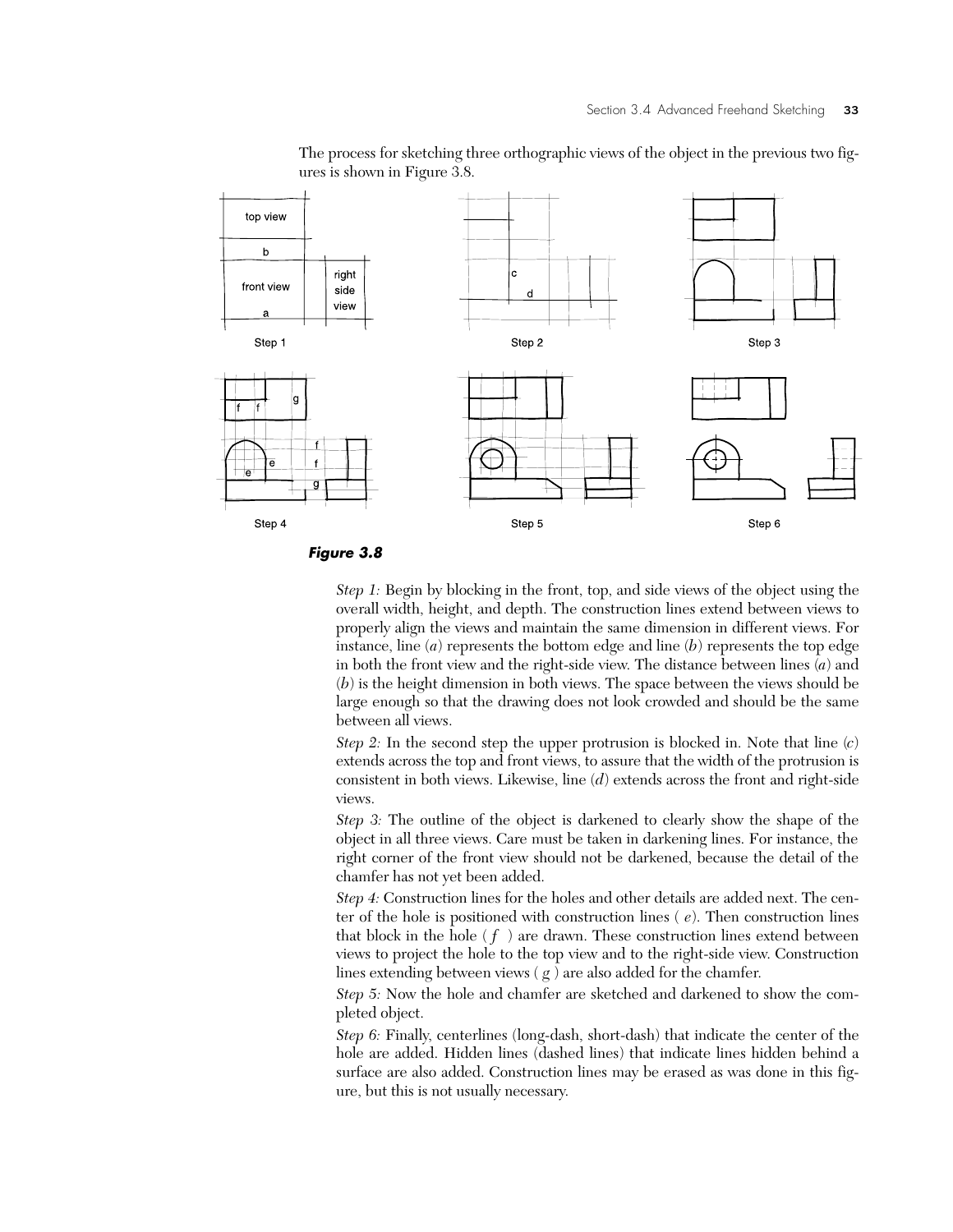The quality of the sketch can often be improved by using square grid graph paper to keep proportions and act as a guide for horizontal and vertical lines. Some engineers prefer to use a straight-edge to produce a nicer sketch, but this is usually not necessary with practice and sufficient care in sketching.

#### PROFESSIONAL SUCCESS

#### **Will Freehand Sketching Ever Become Obsolete?**

CAD has almost totally eliminated pencil and paper drawings. But what about pencil and paper freehand sketching? Although many computers and palm-tops offer sketching programs, it is unlikely that freehand sketching will disappear soon. Just as it is easier to do a calculation in your head or on a piece of scratch paper rather than finding a calculator and punching in the numbers, it is easier to sketch an image on a piece of paper (or a napkin!) than to find a computer, log in, and start the appropriate "paint" program. Pencil and paper freehand sketches are quick, efficient, easily modified, and easily conveyed to others. And all that is needed is a pencil and a scrap of paper.

Even if the pencil and paper are totally replaced by palm-top computers some day, freehand sketching skills will still be useful. Instead of using a pencil on a piece of paper, we will use a stylus on a touch screen. The only difference is the medium. The freehand sketching techniques themselves are unlikely to change much. Perhaps one could imagine sketching software that assists in generating oblique or isometric sketches as they are drawn at some time in the future.

#### KEY TERMS

construction lines

blocking-in ideation ideation receding construction lines

## **Problems**

For all of the problems, the items shown in Figure 3.9, Figure 3.10, and Figure 3.11 are 2 inches wide, 1.5 inches high, and 1 inch deep. The holes in Figure 3.9b, Figure 3.9c, Figure 3.9d, Figure 3.10c, and Figure 3.10d are through holes. The hole in Figure 3.10b is through the front face only.

- 1. Create freehand oblique sketches of the objects in Figure 3.9. (The objects are shown as oblique projections, so you must simply recreate the drawing by freehand sketching.)
- 2. Create freehand oblique sketches of the objects in Figure 3.10. (The objects are shown as isometric projections.)
- 3. Create freehand oblique sketches of the objects in Figure 3.11. (The objects are shown as orthographic projections.)
- 4. Create freehand isometric sketches of the objects in Figure 3.10. (The objects are shown as isometric projections, so you must simply recreate the drawing by freehand sketching.)
- 5. Create freehand isometric sketches of the objects in Figure 3.9. (The objects are shown as oblique projections.)
- 6. Create freehand isometric sketches of the objects in Figure 3.11. (The objects are shown as orthographic projections.)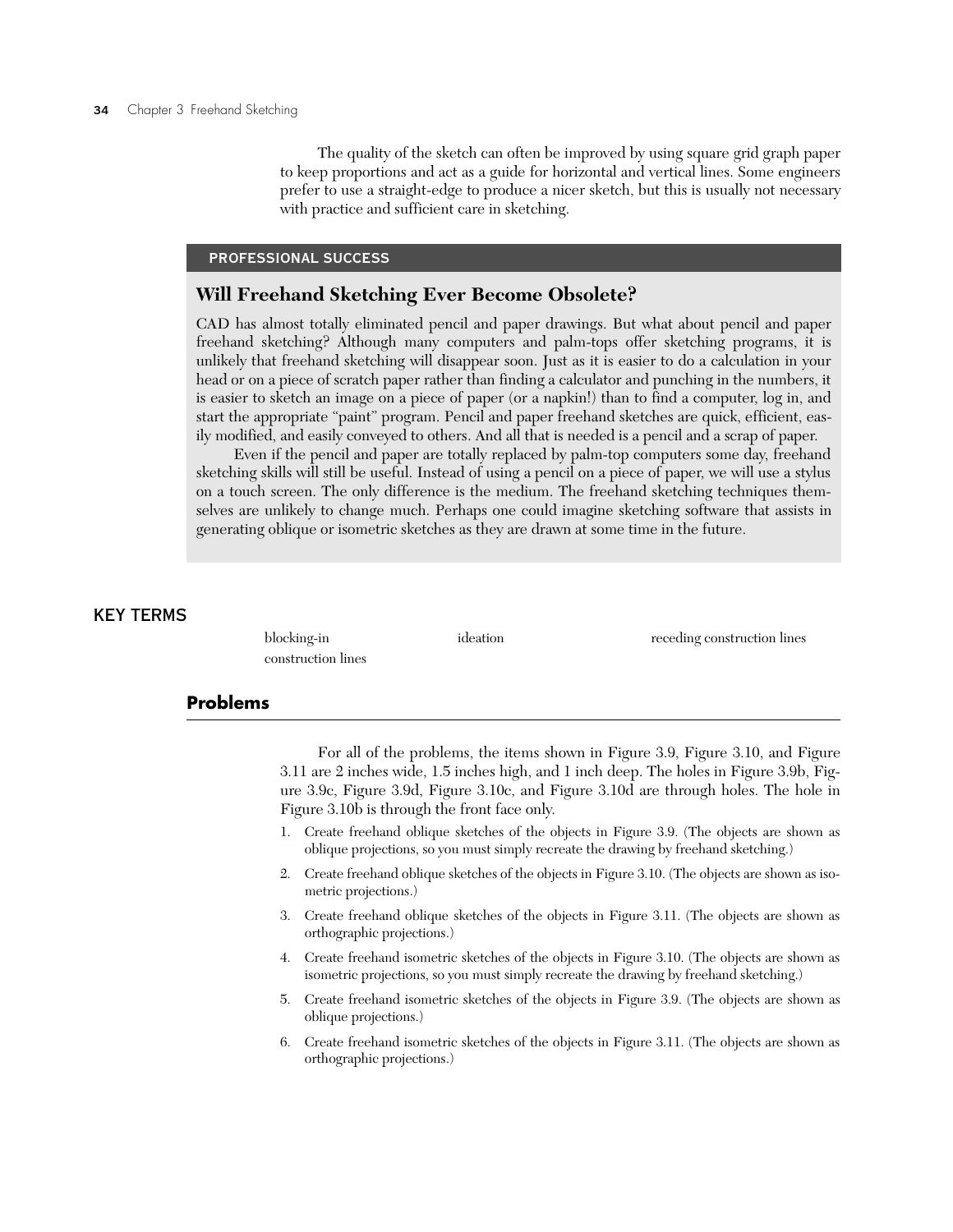

# **Figure 3.10**

- 7. Create freehand orthographic sketches of the objects in Figure 3.11. (The objects are shown as orthographic projections, so you must simply recreate the drawing by freehand sketching.)
- 8. Create freehand orthographic sketches of the objects in Figure 3.9. (The objects are shown as oblique projections.)